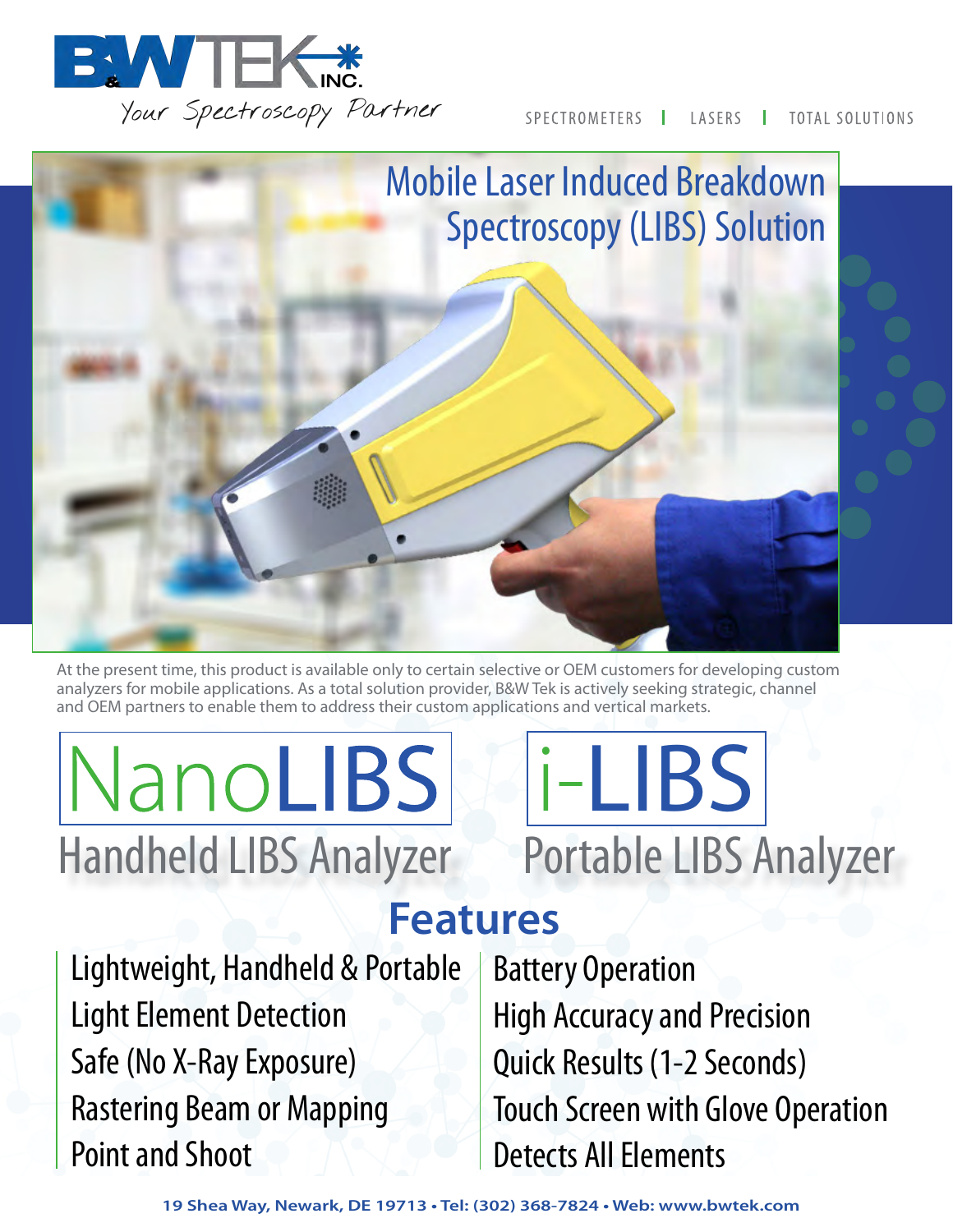# **Mobile LIBS Applications**

|                                                               | <b>Industrial</b> | Laboratory                                                                                                                                        |  |
|---------------------------------------------------------------|-------------------|---------------------------------------------------------------------------------------------------------------------------------------------------|--|
| <b>Chemistry-</b> Catalyst & Impurity Control                 |                   | <b>Mineral Analysis &amp; Identification</b>                                                                                                      |  |
| <b>Conservation-Pigment Analysis</b>                          |                   | <b>Nuclear - Radioactive Element Analysis</b>                                                                                                     |  |
| <b>Electronics-Particulate Analysis</b>                       |                   | <b>Petroleum &amp; Lubricants</b>                                                                                                                 |  |
| <b>Environment - Particulate Analysis</b>                     |                   | <b>Pharmaceutical - API ID &amp; Tablet Analysis</b>                                                                                              |  |
| <b>Food Safety &amp; Quality</b>                              |                   | <b>Polymer Analysis - Plastic Recycling,</b><br><b>Flame Retardant ID</b><br><b>RoHS Compliance</b><br>Safety & Security - Hazardous Materials ID |  |
| <b>Geology - Impurity Distribution</b>                        |                   |                                                                                                                                                   |  |
| <b>Glass - Impurity Control</b><br><b>Medical Diagnostics</b> |                   |                                                                                                                                                   |  |
|                                                               |                   |                                                                                                                                                   |  |

# **Sample LIBS Spectra**



# Pharmaceutical Polymer



 $\overline{\text{INC}}$ 

Your Spectroscopy Partner



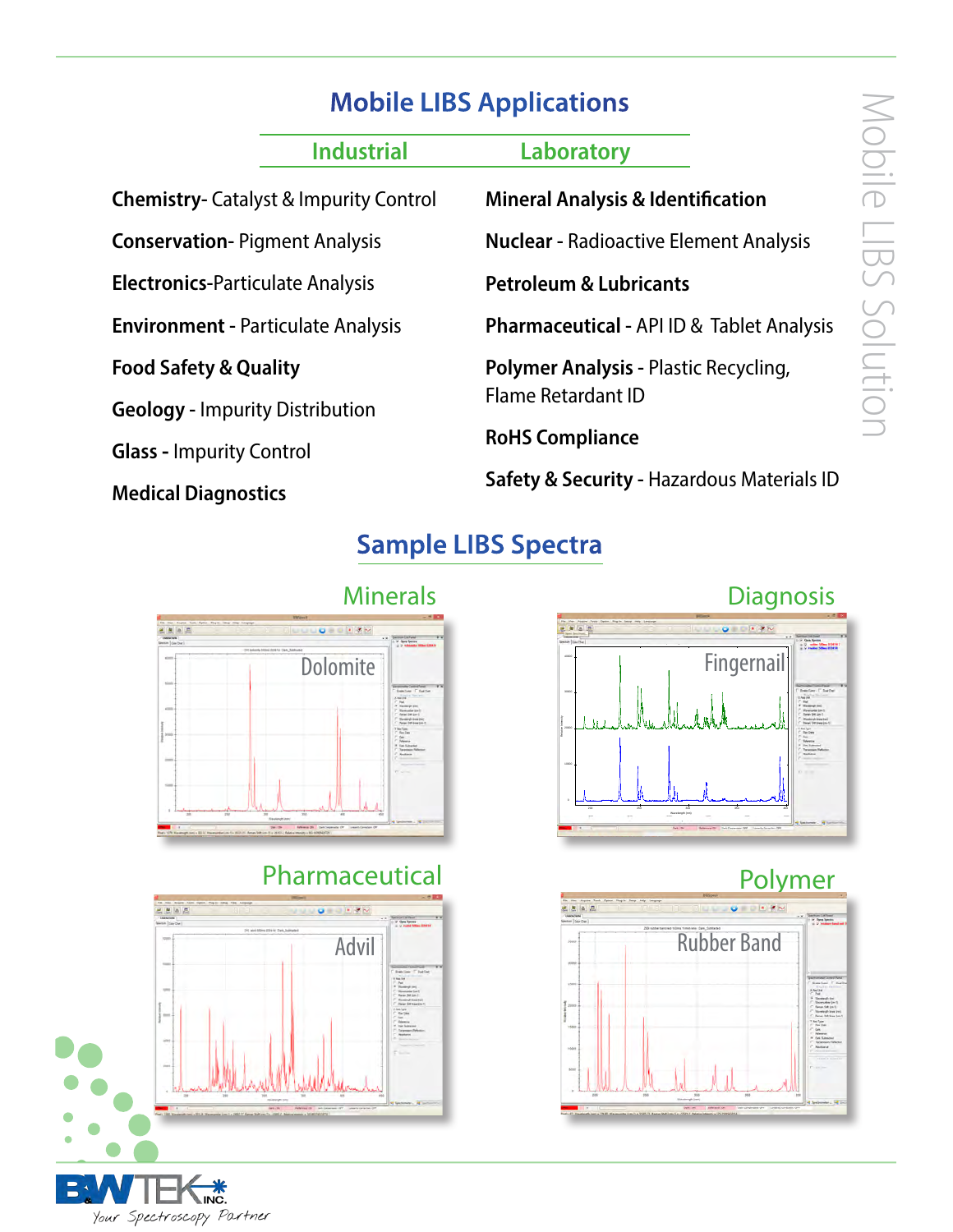# A Total Solution Provider & Enabler of Mobile LIBS

#### **Superior Performance Advanced MicroLIBS Laser**

Match box size with powerful and fast multi-GW/cm<sup>2</sup> plasma generation at an extremely high repetition rate



#### **World Class Software Chemometrics**

In-house Material Identification Software-**BWID** In-house Quantitative Analysis Software-**BWIQ**



#### **Compact Spectrometer For "Real Time" Spectroscopy**

Capable of multiplexing and real time spectroscopy with <20ns trigger/jitter and <100 picometer resolution; multiplexing capability for integrating up to 16 spectrometers

#### **System Integration with In-house Capabilities Handheld and Portable Integration**

Integrate into a portable or handheld system with battery operation under Linux, Android or Window OS



#### **In-house Applications Team Chemometrics/Methods/ Calibration/Applications**

Custom-built solutions for identification or quantitative analysis of pure materials & mixtures with our patent-pending chemometric/calibration engine

# **Quality & Compliance**

Medical Device Engineering and Manufacturing ISO 9001/13485 Certified Systems FDA & CDRH Registration and Compliance CE Compliant

Application of Six Sigma Methodologies Mock FDA Quality Systems Inspections Technique (QSIT) Extensive Quality Control Check Points Including Installation Qualification (IQ), Operational Qualification (OQ), Performance Qualification (PQ) and Software Verification and Validation